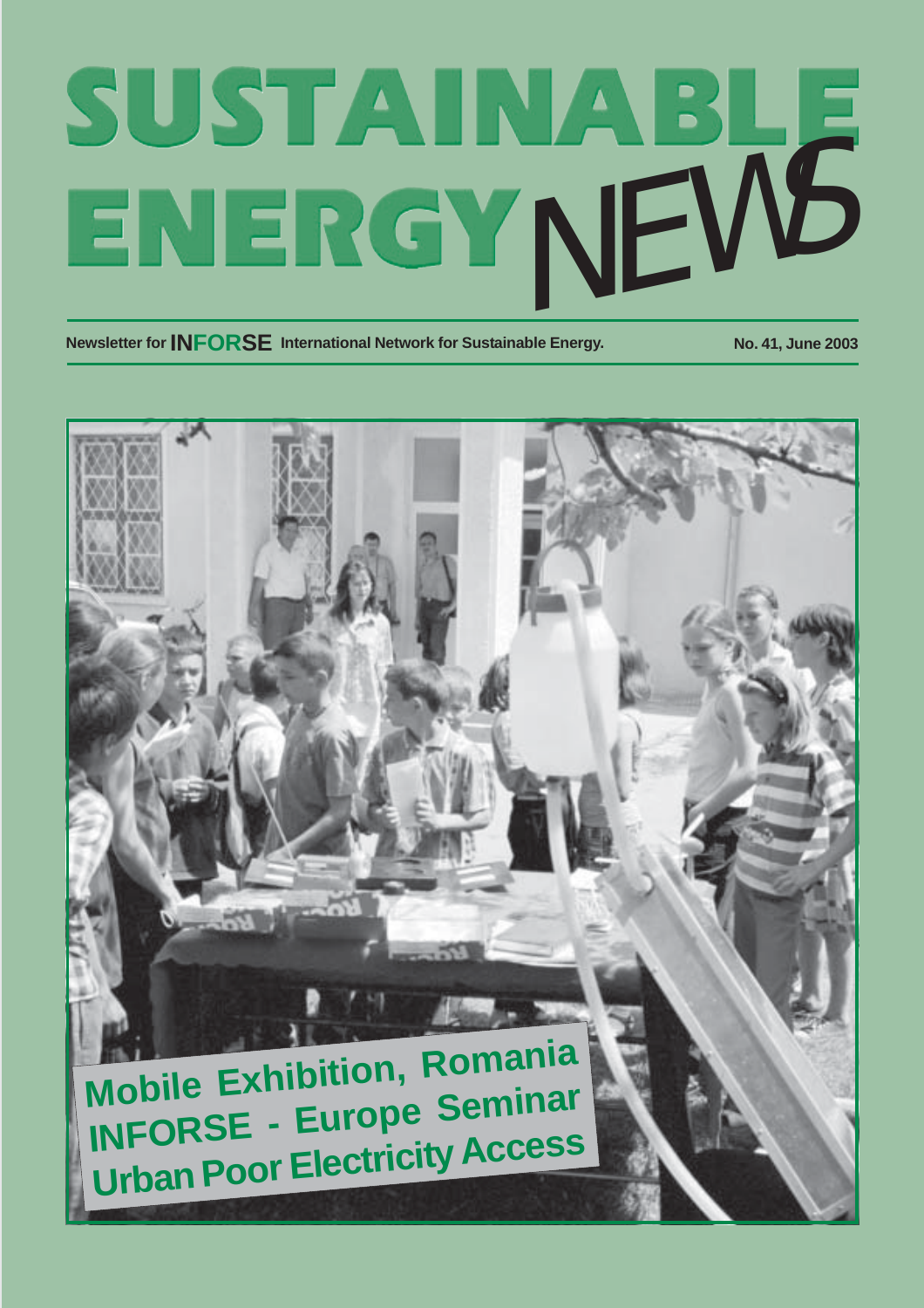**Sustainable Energy News ISSN 0908 - 4134 Published by: INFOR** 

#### **International Network for Sustainable Energy (INFORSE)** *is a worldwide NGO network formed at the Global Forum in Rio de Janeiro, Brazil, 1992.*

#### **Editorial Address:**

*Sustainable Energy News INFORSE-Europe Gl. Kirkevej 82, DK-8530 Hjortshøj, Denmark. Ph: +45-86-227000 Fax: +45-86-227096 E-mail: ove@inforse.org http://www.inforse.org/*

#### **Editors:**

*Gunnar Boye Olesen Judit Szoleczky Niki Fowler (text advice)*

#### **Advisory Board:**

*Emil Bedi, FAE, Slovakia Sécou Sarr, ENDA, Senegal M.C. Mapako, BUN, Zimbabwe Raymond Myles, INSEDA, India Emilio La Rovere, LIMA, Brazil Roque Pedace, Rejima, Argentina D. Sukkumoed, SENT, Thailand*

#### **Deadline for the next issue:** *15. 08. 2003*

**Next issue:** *September 2003*

*The newsletter is quarterly. Feel free to use the information, but please state the source.*

#### **Annual subscription rate:**

*EUR 25/year. Plus bank cost at checks: EUR 10. The newsletter is free of charge to INFORSE members as long as possible.*

**Printed:** *Husets Trykkeri Århus, Denmark.*

**Photo on the front page:** *Children looking at the Mobile Exhibition made by INFORSE-Europe in Romania. See article on page 4.*

*Photo by Gunnar Boye Olesen INFORSE-Europe/OVE.*



Since the World Summit in Johannesburg, 'renewable energy' has remained a popular catch phrase among world leaders. While supportive words are fine, they must be followed by actions.

In this respect, the coalition of countries that declared their support for renewable energy and targets in Johannesburg seems willing to take the lead.

With a large conference for renewable energy in Bonn, June 2004, and preparatory conferences in the world regions before that, the stage is set for progressive plans and actions.

The coming months will show whether this 'group of willing' countries will succeed where the Johannesburg summit failed: in setting ambitious but realistic targets and timetables for renewable energy, leading to a transition to sustainable energy.

The success is largely dependent on the 'homework' of the countries: they should develop targets and strategies in open processes in dialogue with their respective national stakeholders. The targets should go beyond 2010: targets for 2015 and 2020 are important to guide energy investments with lifetimes of 20-40 years.

The plans and strategies should recognize that concerted actions by the countries involved can lead the technological development and thereby reduce the costs of the transition.

The countries in the coalition have more than 300 million of the richest citizens in

the world, as well as some of the poorest more than enough to create prosperous markets for a large number of renewable energy solutions.

In addition to targets and plans, national debates are indispensable for long-term successes. The debates should focus on the many different aspects of renewable energy and on an energy transition.

In the current economic situation with historically low interest rates and increasing unemployment, renewable energy has a more positive impact on the society than before, because it replaces the use of finite oil and gas resources with labour-intensive investments. And if the global climate is much more sensitive to greenhouse gases than previously estimated,  $CO_2$  emissions should be cut fast, preferably with a steep increase in the use of renewables and energy efficiency. Also the full cost of different energy sources must be highlighted, as well as the many subsidies to the fossil and nuclear industries.

The true leaders for renewable energy will be countries that in a participatory way develop targets and strategies for renewable energytargets and strategies that address the needs of the people, including the many that do not have adequate energy supply today.

Hopefully, the initiative started in Johannesburg and the subsequent coalition will foster many such leaders. The coming year will show.

unnar Boye Øleser

INFORSE Coordinator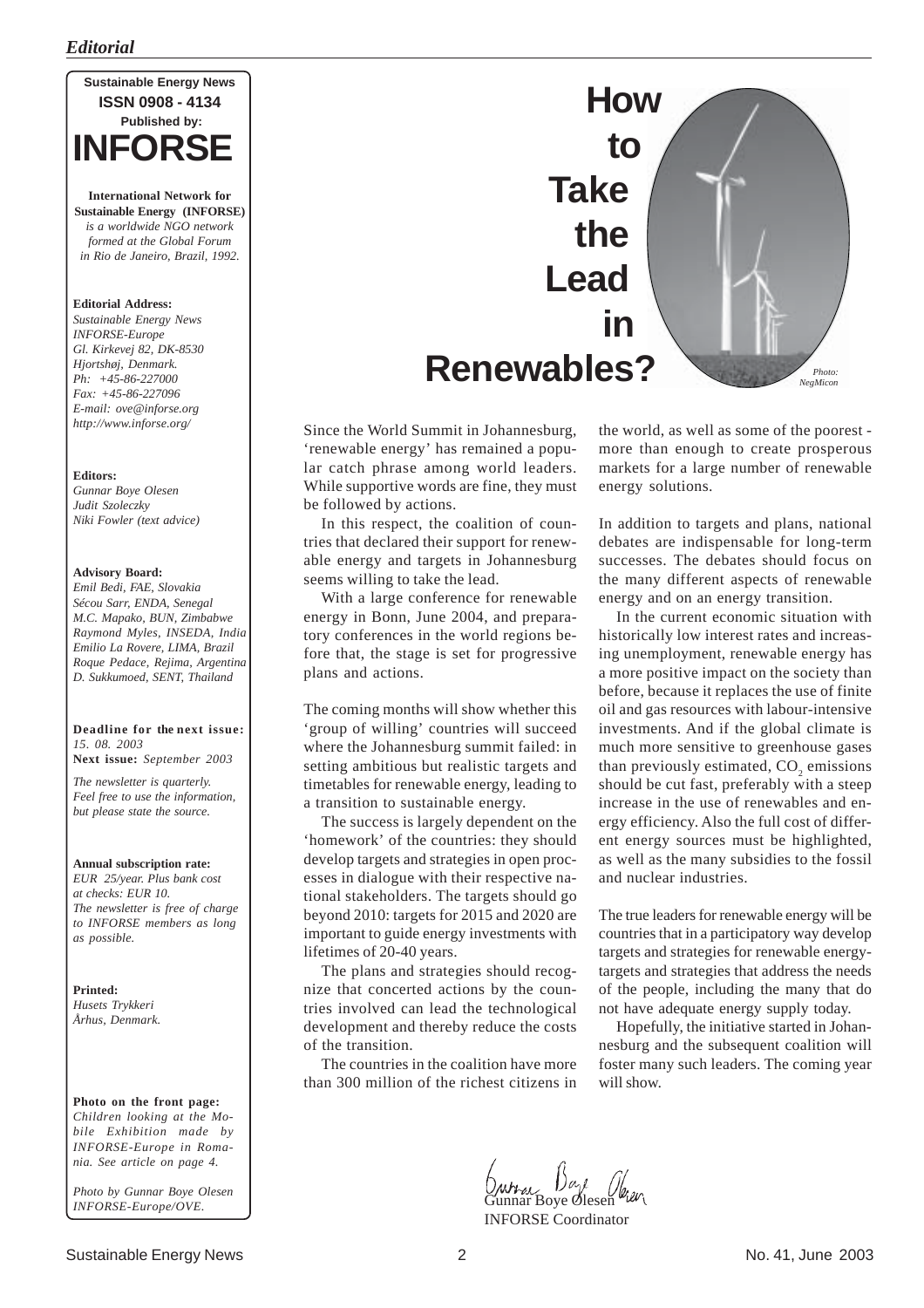# **INFORSE will Follow Renewable Energy Coalition**

The coalition of countries for renewable energy that was started with the declaration for renewable energy by 70 countries at the summit in Johannesburg is gaining momentum.

The Coalition's meeting at the EU Commission's Green Week, (June 4, 2003) stoked the considerable interest in the initiative.

The next steps will be a series of international conferences in the world's regions during the fall of 2003 and the beginning of 2004, including a conference in Denmark in September and in Kenya in November. They will lead to the large renewable energy conference in June 2004 in Bonn, Germany. One of the central issues will be developing targets for renewable energy, but the coalition is not limited to target-setting; it also deals with many other aspects of renewable energy INFORSE as well as many other NGOs will follow the development of the coalition. From INFORSE, we will use our influence to push for

- open, participatory processes to develop targets as well as strategies to implement them,
- strategies that include the social aspects, including the provision of adequate energy services to those who lack it today,
- realisation of targets and strategies, as well as preventing some countries in the Coalition giving lip-service to renewables while they cut down support for renewable energy nationally and internationally.

many other aspects of renewable energy http://europa.eu.int/comm/environment/<br>promotion. climat/johannesburg.htm (04/03/2003) **REEE =** *More info about the Johannesburg Coalition on Renewable Energy: http://europa.eu.int/comm/environment/*



While we normally do not cover news from climate science in Sustainable Energy News, there is an increasing number of worrying reports, indicating that the harmful effects of greenhouse-gas emissions are worse than previously indicated. This is in stark contrast to the decreasing of focus on climate change among politicians as well as among people in several countries.

The "New Scientist" reports from the "Earth System Analysis for Sustainability" workshop in Berlin, May 25-30, that smoke and aerosols from burning fossil fuels, crop waste, and rainforests are clouding our view of global warming, protecting the planet from perhaps three-quarters of the man-made greenhouse effect. The effects of the aerosols were found to cut the global temperature as much as 1.8 °C, while previous research have found that aerosols reduced the global temperature by only 0.2 °C. That might sound like good news, but the experts said that as the smoke cover diminishes in coming decades with cleaner energy use, nature conservation etc., we are in for a dramatic escalation of global warming.

The warming could be two or even three times as strong as current, official best guesses. This was the dramatic conclusion of the workshop, where top atmospheric scientists got together. *Read more: New Scientist, June 4, 2003 www.newscientist.com/news/ news.jsp?id=ns99993798 or*

# **CSD Energy in 2006-07**

At this year's meeting in the UN's Commission for Sustainable Development (CSD) in April, it was decided to give priority to energy in 2006-2007. It will be included in the second of six two-year "thematic clusters" that were accepted as the future structure of CSD's work.

The thematic cluster for 2006-07 will include energy as well as climate, air pollution, and industrial development.

 In 2006, there will be a review session, and in 2007 there will be a policy session of CSD, proposing policies on the issues. *Read more at:*

*www.un.org/esa/sustdev*



One of the many energy partnerships presented at the summit in Johannesburg last year was the Renewable Energy & Energy Efficiency Partnership (REEEP), a partnership of countries, NGOs, and businesses with the UK as the lead partner.

Its key objectives are to identify and remove market barriers to and increase financing for renewable energy and energy efficiency technologies. One focus of the partnership will be on the roles energy market regulators can have to let renewable energy into the markets. This might lead to creation of international network(s) of regulators.

The partnership has organised two expert workshops on financial and policy barriers to renewable energy.

The next step of the partnership will be regional consultations during July and August. NGOs can join the partnership via its website (www.reeep.org).

*More info: att. Giulio Volpi, REEEP, UK Foreign & Commonwealth Office, Environment Policy Department. Ph: +44 20 7008 1891 Fax: +44 20 7008 4076 Email: g.volpi@gtnet.gov.uk www.reep.org.*

www.fu-berlin.de/dahlem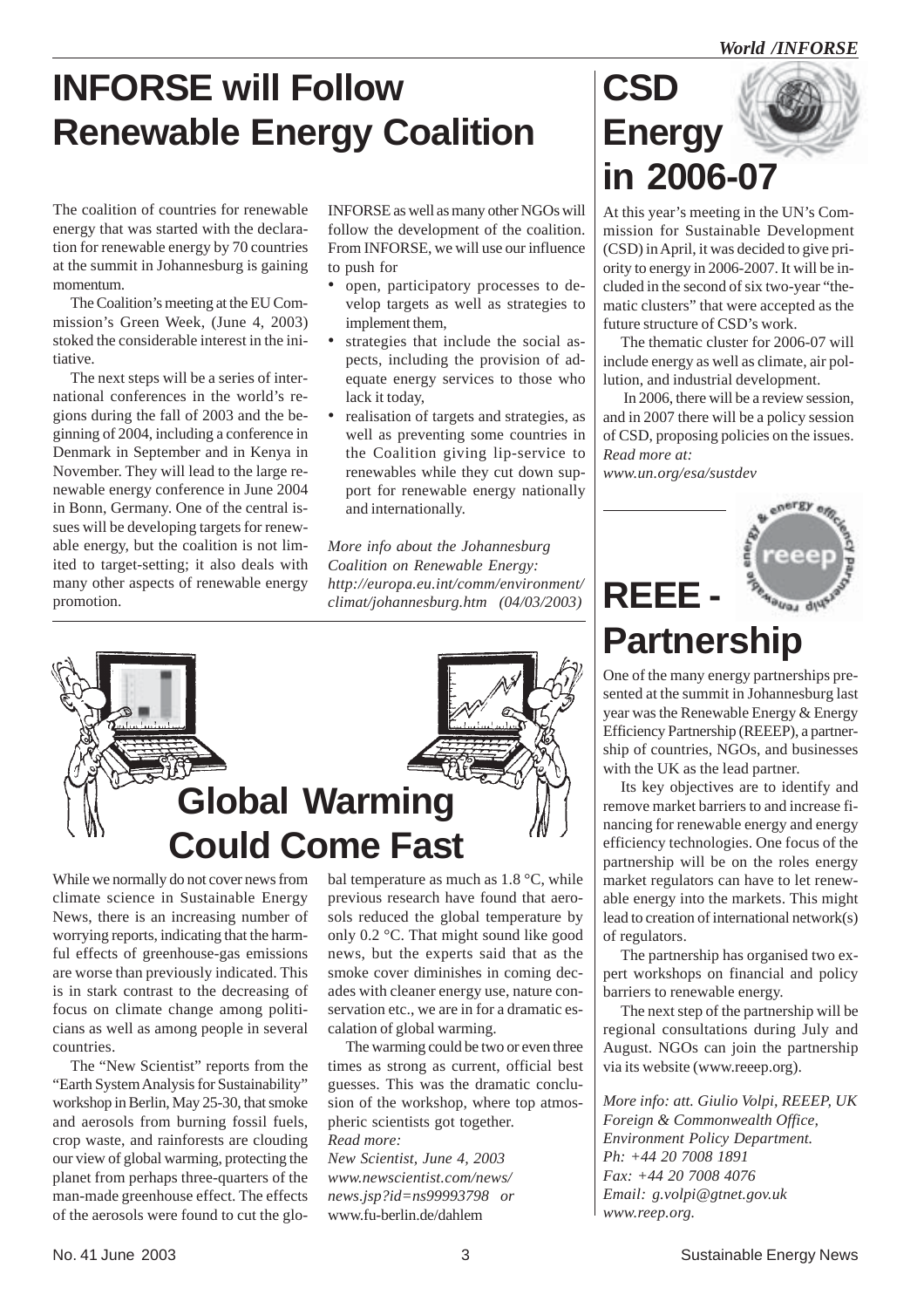## *Europe*

# **INFORSE-Europe Activities**



## **Pan-European Sustainable-Energy Seminar, Sept. 30 - Oct. 4 2003**

A draft program of the seminar is now available on the INFORSE-Europe website. Highlights from the program are:

• Introduction to and guided tour of the unique Center for Alternative Technologies in Wales

#### **October 1:**

- Highlights of sustainable energy solutions: Windpower, wave power, super low-energy houses, technologies for a solar revolution, electricity efficiency, the road to sustainable transport
- Roles of NGOs in the development and use of the solutions.

*By Gunnar B. Olesen and Emil Bedi, INFORSE-Europe*

> *New ecotraining center, where the seminar will be held.*

## **October 2:**

- EU renewable-energy directives for electricity, transport, and heat
- EU promotion of sustainable energy
- European nuclear policies
- Pan-European cooperation for sustainable energy
- Structural funds for accession countries: opportunity, or catastrophe for sustainable energy?
- EU emissions markets what will they bring?
- Open & competitive energy markets: New EU market directives, UK experience with renewables and efficiency, Central European experience, Roundtable discussion

# **Sustainable Energy Exhibition & Vision 2050 in Romania**

May 12, a mobile exhibition on renewable energy and on energy efficiency started in Romania, organised by Prietenii Pamantului, a member organisation of INFORSE-Europe.

The first day it was shown in the town of Focsani, and it is shown in 18 towns throughout Romania from May, 2003.

INFORSE-Europe channelled support from the Danish Open Air Council to the exhibition.

On SunDay, June 22, the exhibition will be shown in Galati. At the same time, a vision will be presented for phase-out of fossil and nuclear energy in Romania, based on INFORSE-Europe's new spreadsheet tool for Vision2050. (See the graphs on this page)

*Read more about the exhibition and the vision for Romania at www.inforse.org/europe.*



#### **October 3:**

• Sustainable development in practice – visit a number of exciting sites in Wales **October 4:**

- Global Cooperation on Sustainable Energy: Renewable Energy & Energy Efficiency Partnership (REEEP, UKbased), EU energy partnership for poverty alleviation, and others
- Coalition of the Willing, renewable-energy target-setting, international sustainable energy institution, renewableenergy conference in Bonn, June 2004
- NGO Cooperation and funding, possibilities and constraints for future NGO cooperation for sustainable energy.
- INFORSE-Europe meeting: discussion of activities during 2002-2003, presentation of plans for 2004, working groups on future activities, priorities, & NGO Cooperation. Adoption of action plan and work programme for 2004.

*Read the full draft program and find the application form at www.inforse.org/europe or send an e-mail to: ove@inforse.org . The fee for the conference is 300 EUR, including food and accommodation.*

*Expected development in heated floorspace in households, industrial heat-demanding activities, and personnel transport in Romania according to the Vision 2050 - preliminary results.*



*Development of the primary net energy supply for Romania, following Vision2050 – preliminary results. Because of large increases in energy efficiency, the energy supply is expected to decrease 3-4 times in spite of growth in housing, transport, and other energy-consuming sectors.*

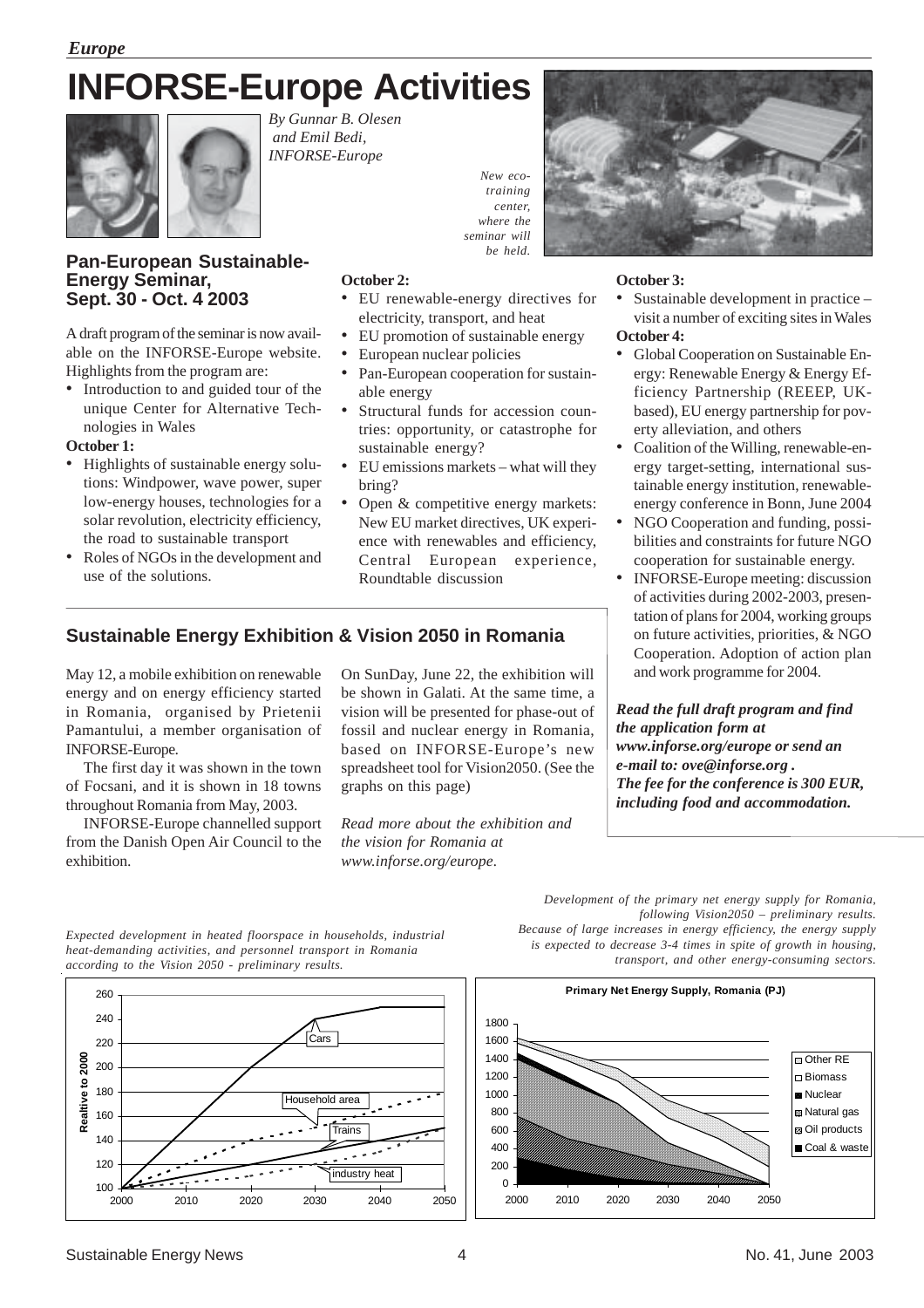









# **Kiev 2003 & INFORSE**

EUROL

## **Pan-European Agreements for a Little More Sustainable Energy**

When the Pan-European environmental ministers met in Kiev, May 21-23, they agreed:

- to continue activities to support energy efficiency, following a special statement on energy efficiency,
- to promote renewable energy, but without targets,
- to invite each other to consider implementation of new guidelines for reforming energy prices and subsidies,
- to phase-out environmentally harmful energy price subsidies, but without the deadline of 2005 agreed in 1998,
- to start cooperation on analysing economic instruments to support renewable energy.

The countries could not agree on any text on environmental problems of nuclear power, in spite of the fact that the meeting was held only 120 km from the Chernobyl nuclear power plant, the site of the worst civilian nuclear catastrophe.

These agreements were well below the expectations of most European countries, and of the NGOs in ECO-Forum. This was mainly because the USA managed to block all proposals to go further than previous international agreements. The lack of text on nuclear energy prompted 41 countries to sign a declaration in favor of phasing out any nuclear power that cannot be upgraded cost-effectively to meet international acceptable standards.

In other areas than energy the conference had more successes: the ministers signed new protocols on strategic environmental assessment, open pollution

*Photos from Kiev, May 2003 by Gunnar B. Olesen. From the top: official conference; a demonstration; NGO workshop, and the exhibition of the Ukrainian "Green Energy" Magazine in Kiev.*

registers, and liability for international river pollution. They also started development of a strategy for environmental education.

# **ECO-Forum Looking Forward**

During the conference, ECO-Forum organised a large number of meetings and a special session of the ministerial meeting on Environmental Policy Integration.

The ECO-Forum's Energy & Climate Group organised a workshop on renewable-energy potentials and targets, a side-event on phasing out environmentally harmful subsidies, and an issue group meeting after the conference. At the issue group meeting, it was decided:

- to send a letter to all countries that had supported the anti-nuclear declaration, to find out how many of them are in favour of nuclear phase-out, of phaseout of environmentally harmful subsidies, and of setting targets for renewable energy.
- to continue work on nuclear power.
- to continue work on energy efficiency, following the official process.
- to work on phase-out of environmentally harmful subsidies.

Gunnar Boye Olesen was re-elected as coordinator and as the group's representative to ECO-Forum Coordination Board, while Tanay Sidka Uyar, Istanbul, was elected as the second coordinator of the group.

> *Further information: www.eco-forum.org and www.inforse.org/europe*

*The ministers' statement on energy efficiency includes decisions to:*

- encourage that national climate change policies should include energy efficiency
- improve integration of energy efficiency in other policy areas
- support the use of transparent economic instruments in comparison of energy efficiency and renewable-energy projects throughout the whole energy cycle
- ensure that environmental considerations are reflected in energy policy decisions, in particular in restructuring of district heating and cogeneration
- support funding of energy efficiency activities, also with Joint implementation
- strengthen the participation of other stakeholders in energy efficiency
- invite the Energy Charter Secretariat to report on implementation of international energy efficiency provisions.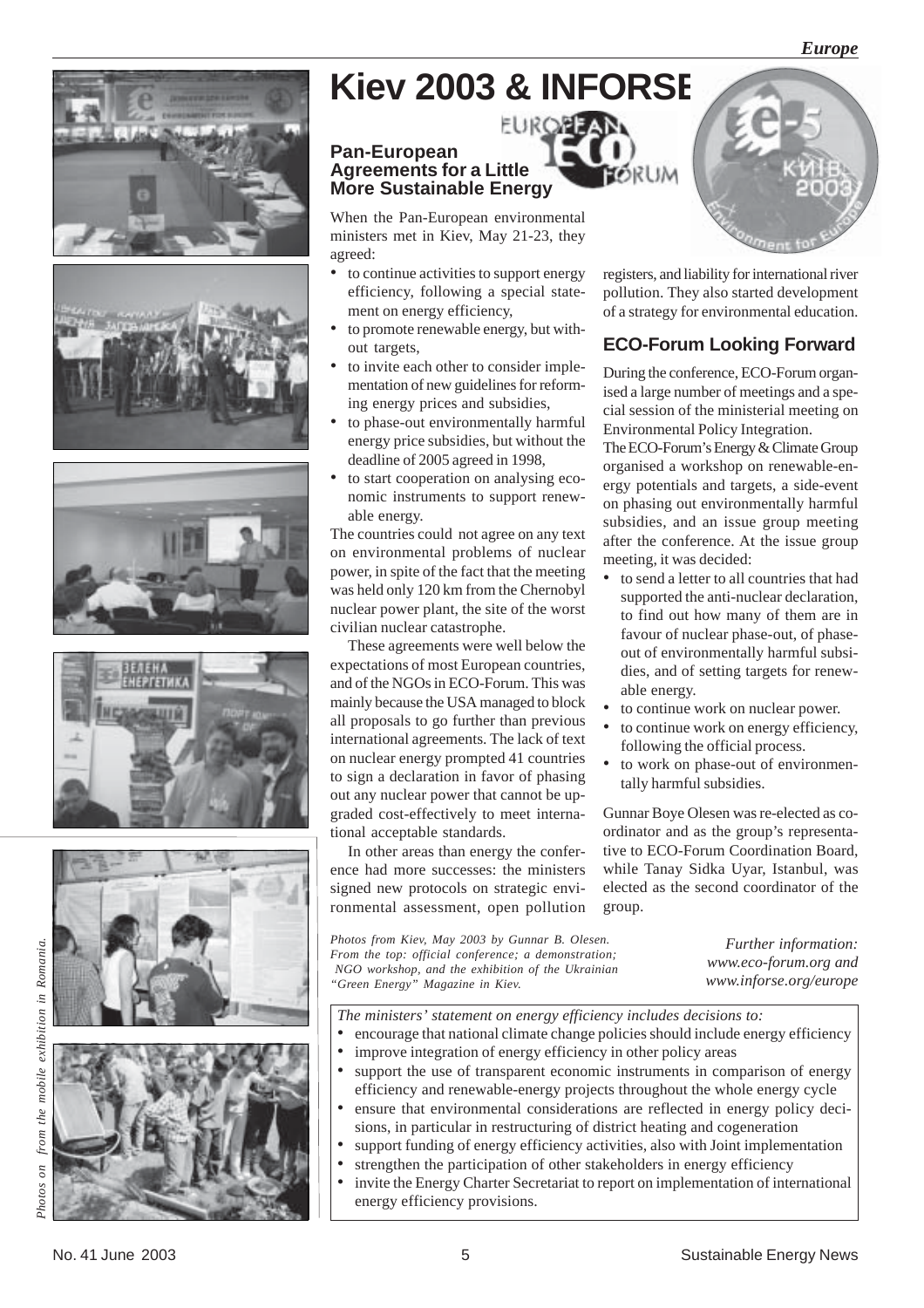# **EU Update**

*By Gunnar B. Olesen, INFORSE-Europe*

# **Intelligent Energy Coming**

EU's new program for energy efficiency and renewable energy is, in practice, agreed-on, with a total budget of 200 mill. EUR, 15 mill. EUR less than proposed by the Commission, for the 4-year period 2003-2006. The official decision is expected in July and the first deadline for proposals is expected in November, 2003. *Read more when the programme is launched: www.europa.eu.int/comm/ energy/res/index\_en.htm*

# **Emissions Trading**

The EU Parliament and environmental ministers are struggling to get an agreement on the directive for emissions trading before July, 2003. If they do not reach an agreement, it is likely that the directive will be delayed for at least a half year, and that the emissions cap-and-trade scheme cannot start in 2005. Among the many issues discussed is the concern of the cogeneration business that the emissiontrading will make it more difficult to start new industrial cogeneration because such plants often produce higher  $CO<sub>2</sub>$  emissions on the spot, but lower emissions in the total electricity system.

# **Cogeneration**

Following the EU countries' political agreement on the proposed directive, the EU Parliament proposed a number of amendments in May, 2003 including:

- a target of 18% of electricity production in 2012 produced as cogeneration
- a target of at least 20% of potential for cogeneration used by 2010
- a special regime for micro-cogeneration.

# **Efficient Buildings**

For the implementation of the Directive on energy performance of buildings, the EU Commission has formed a committee with representatives of the EU countries and a few experts. Information from the committee about the important implementation of this directive will be available from the EU Commission, DG TREN (see INFORSE-Europe website).

# **Biofuels**

The directive for biofuels in transport was adopted in May, 2003. In the directive, other renewable energy sources for transport are included, as INFORSE-Europe advocated. Thus, a country can decide to promote hydrogen or electric vehicles that get power from windpower, and include these in their targets. The possible environmental harm of biofuel production, which several NGOs warned against, is addressed in par 3.4, which reads: "*...the Member States should consider the overall climate and environmental balance of the various types of biofuels and other renewable fuels and may give priority to the promotion of those fuels showing a very good cost-effective environmental balance, ....*". Whether this provides sufficient protection of the environment remains to be seen; the paragraph does not guarantee in itself that agricultural pollution will not increase with production of biofuels, as INFORSE- Europe and other NGOs advocated.



*This hydrogen bus could also be supported by the biofuel directives if its hydrogen-fuel is made from renewables. Photo: Ballard Power System.*

**Read more EU news, sources, etc. at: www.inforse.org/europe**

# **Unsustainable Outlook**

In a new publication, the European Commission's Directorate for Research presents a "business as usual" scenario, where worldwide  $CO_2$  emissions are expected to double worldwide by 2030, and, in the EU-25 countries, to increase by about 15%. While the report discusses the implications for energy supply and markets, it fails to discuss the catastrophic climate-change effects of such development. In the very last chapter, the report discusses a climate-mitigation scenario in which  $CO_2$  emissions increase by "only" 68% for 1990-2030 worldwide and decrease by 15% in the EU-25 during the same period. Such large growths in CO<sub>2</sub> emissions certainly are possible, as the

Climate Convention Secretariat also has found in a recent report. The study completely neglects more sustainable scenarios that several EU countries are following, such as the recent UK White Paper (see on page 7).

The study is based on the EU Commission's "POLES" model, which has been criticized heavily by NGOs and experts for its superficial treatment of new technologies, price changes, effects of climate policies, and other factors that can drive sustainable development. It is unfortunate that the EU Commission continues to use models and to publish reports that do not recognise opportunities and trends for development of sustainable energy.

*The report "World energy, technology, and climate policy outlook 2030 – WETO", by the Directorate-General for Research, EU Commission, 2003, is available from the website:*

*http://www.europa.eu.int/comm/research/ headlines/news/article\_03\_06\_17\_en.html The UNFCCC "Compilation and Synthesis of 3rd National Communications" is available at www.unfccc.int/ resource/docs/2003/sbi/07.pdf and press release at: www.unfccc.int/press/ releases/index.html (June 3, 2003)*

# **Optimistic Solar Suppliers**

In a new report supported by the EU Commission, the European Solar Thermal Industry Federation is celebrating that the 15 EU countries now have more than 10 million m<sup>2</sup> of solar collectors for hot water and heating, as well as about 1.6 mill.  $m<sup>2</sup>$ of unglazed collectors for swimming pools. Based on this, the report concludes that the target of  $15$  mill.  $m^2$  solar collectors by the end of 2003 will be reached. That was the target of the EU "Campaign for Take-Off" for renewable energy. The reason for the success is the large developments in Germany, Greece, and Austria.

The report also discusses the 100 mill. m2 target for 2010 that was launched with the EU White Paper for Renewable Energy in 1995. If the last decade's growth of 11.7 %/year continues, the target will be reached in 2022 only, but if proactive policies are introduced at EU and country levels, the target can be reached around 2015.

If solar heating is mandated in building codes, as it is done in Barcelona and Israel, the target could be reached around 2012.

*The report is available at www.estif.org*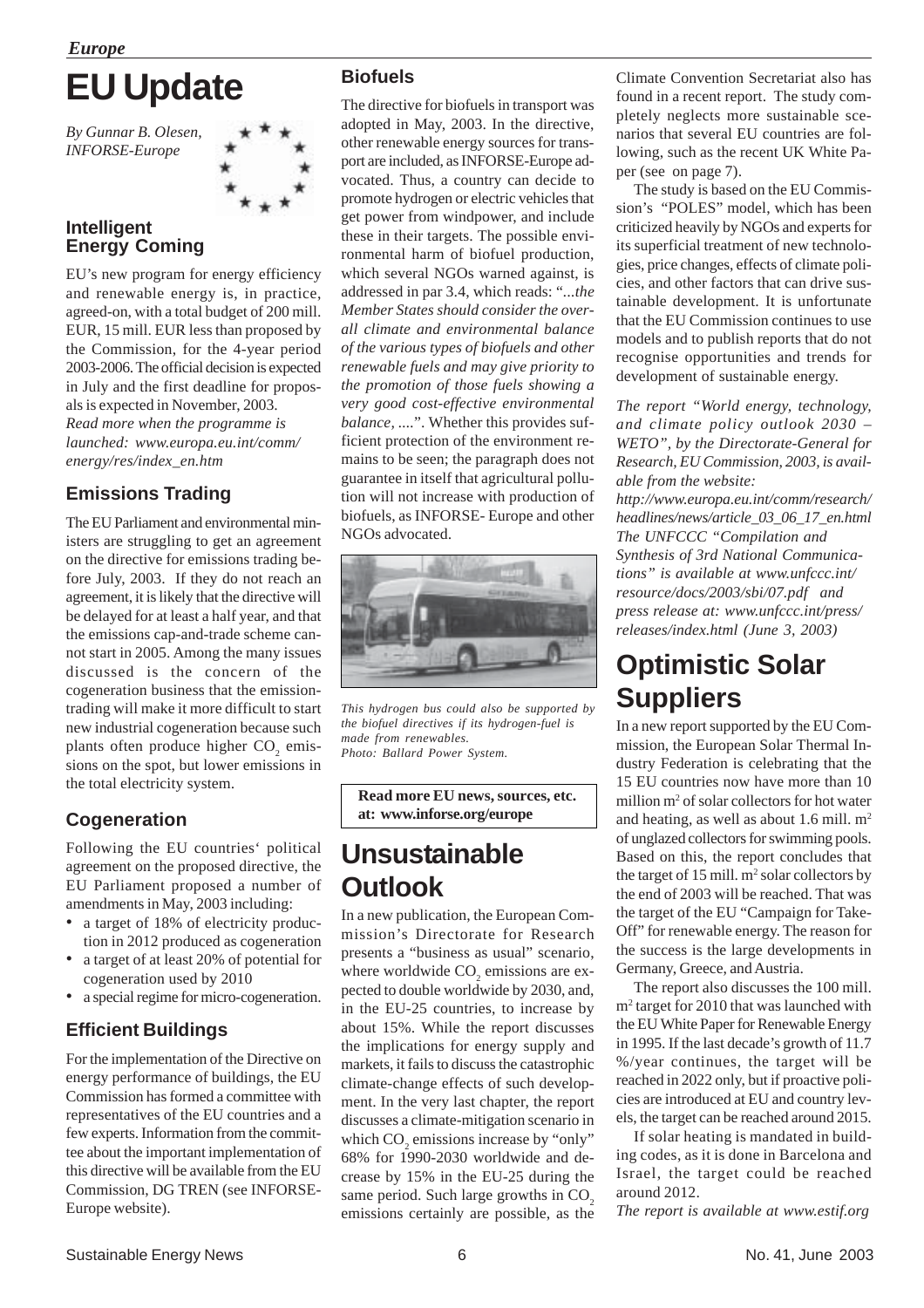# **Progressive UK Energy Strategy**

The UK government launched an Energy White Paper at the end of March with goals of 60%  $\text{CO}_2$  reductions by 2050, adequate heating for all, and security of energy supply.

It places strong emphasis on energy efficiency and on renewable energy, whereas no new construction of nuclear power plants is included.

The realisation of this plan would be a major step towards sustainable development for the UK, which has decreasing resources of oil and gas. The UK's goal is less ambitious than those of Germany and of some other European countries, which aim for 80%  $\text{CO}_2$  reductions by 2050.

At the beginning of June, to ensure progress in the implementation, the UK

government formed a Sustainable Energy Policy Network (SEPN), which brings together government departments with key stakeholder organisations.

*Read more:*

*www.dti.gov.uk/energy/sepn, www.foe.co.uk/resource/press\_releases*

# **EU Institutions Fight to Expand EU Support for Nuclear Power**



*By Antony Froggatt, UK*

While steady progress is being made by NGOs across Europe to

change the Euratom Treaty, three key legislative initiatives are simultaneously being developed that will have a fundamentally different impact on the future of nuclear power.

In the European Convention, the issue of Euratom reform remains a hot topic. In fact, too hot for many politicians to handle, and they are trying to stifle any debate. The dilemma that they face is that the Convention is mandated to streamline the EU institutions in anticipation of the enlargement to twenty-five Member States in May 2004. However, this will mean reviewing the Euratom Treaty, which has remained unreformed since its conception in 1957. The pro-nuclear forces in the EU, in particular the French Government, want to keep Euratom, as it helps them support their nuclear industry in the face of growing pressures of market liberalisation.

The Convention President is Valéry Giscard D'estaing, who when President of France ordered 43 reactors in his six-year reign and is known for his unswerving support of nuclear power. Under his guidance, the Presidium of the Convention proposed that the Euratom Treaty should be kept in its entirety and appended to the future EU constitutions, thus enshrining the Treaty in Europe's future. This proposal was met with outrage from NGOs, governments, and Convention members. Friends of the Earth Europe are now leading a coalition of over 100 groups from across the continents, determined to reform Euratom.

## **Nuclear Loans**

One of the key tools in the Treaty's armoury for promoting nuclear power is the Euratom Loan program. This gives loans for the construction of nuclear facilities across the EU, accession countries, and the former Soviet Union. The fund is not open to non-nuclear generators and there are no similar technology-specific funds. Thus, it creates a market distortion in favour of nuclear power. The Commission has proposed to increase the funds available by a further EUR 2 billion. A leaked memo from the Commission to Member States showed that, in addition to the increase, it wanted to extend the fund to allow the construction of research reactors to be used, amongst other things, for the testing of new fuels such as plutonium fuels. The facility was being considered to complete an RBMK – Chernobyl design – of reactor in Russia, at Kursk. The European Council is currently reviewing the draft legislation. The loan facility has been increased on a number of occasions since it was introduced in the 1970s and each time its approval required unanimous support of Member States. However, proposals are being discussed to change the voting requirement to allow adoption with only majority support. This is because already a number of States, Germany, Austria, and Belgium, have signalled their opposition to the proposed increase.

#### **Package of nuclear waste and safety**

The final legislation currently under preparation is the so-called 'nuclear package', renamed 'the nuclear industry survival package' by NGOs. This comprises two directives, one on safety standards, the other on radioactive-waste management. When the package was first launched in 2002, it was stated that the directive would

introduce common safety standards. However, this has now been watered down and will only require common nuclear safety principles. Consequently, there will be no EU standards, but rather pre-arranged inspections of the nuclear regulators with no guarantee that the subsequent report will even be made public. This proposal falls well short of the demands of a number of Member States. The directive on radioactive-waste management proposes very tight timetables for the identification and operation of radioactive-waste dumps, including a requirement for disposal sites for high-level radioactive waste to be operational by 2018. Were this timetable to be adhered to, it would significantly reduce the time available for scientific analysis and public consultation. Furthermore, the draft directive does not exclude the possibility of the export of waste to third countries, such as Russia, and thus increases the likelihood that the practise of waste dumping in countries with lower environmental standards will begin.

The next few months will be critical in determining the support that nuclear power will receive from the EU institutions in the future. The introduction of the liberalised electricity market requires a level playing field between electricity generators, which is slowly killing nuclear power.

The new powers proposed and the retention of the Euratom Treaty are essential components in the survival of the nuclear industry and must be stopped.

#### **INFORSE-Europe has joined the Campaign to reform Euratom.**

*Further information: www.eu-energy.com and www.foeeurope.org/activities/Nuclear/ abolish\_euratom.htm*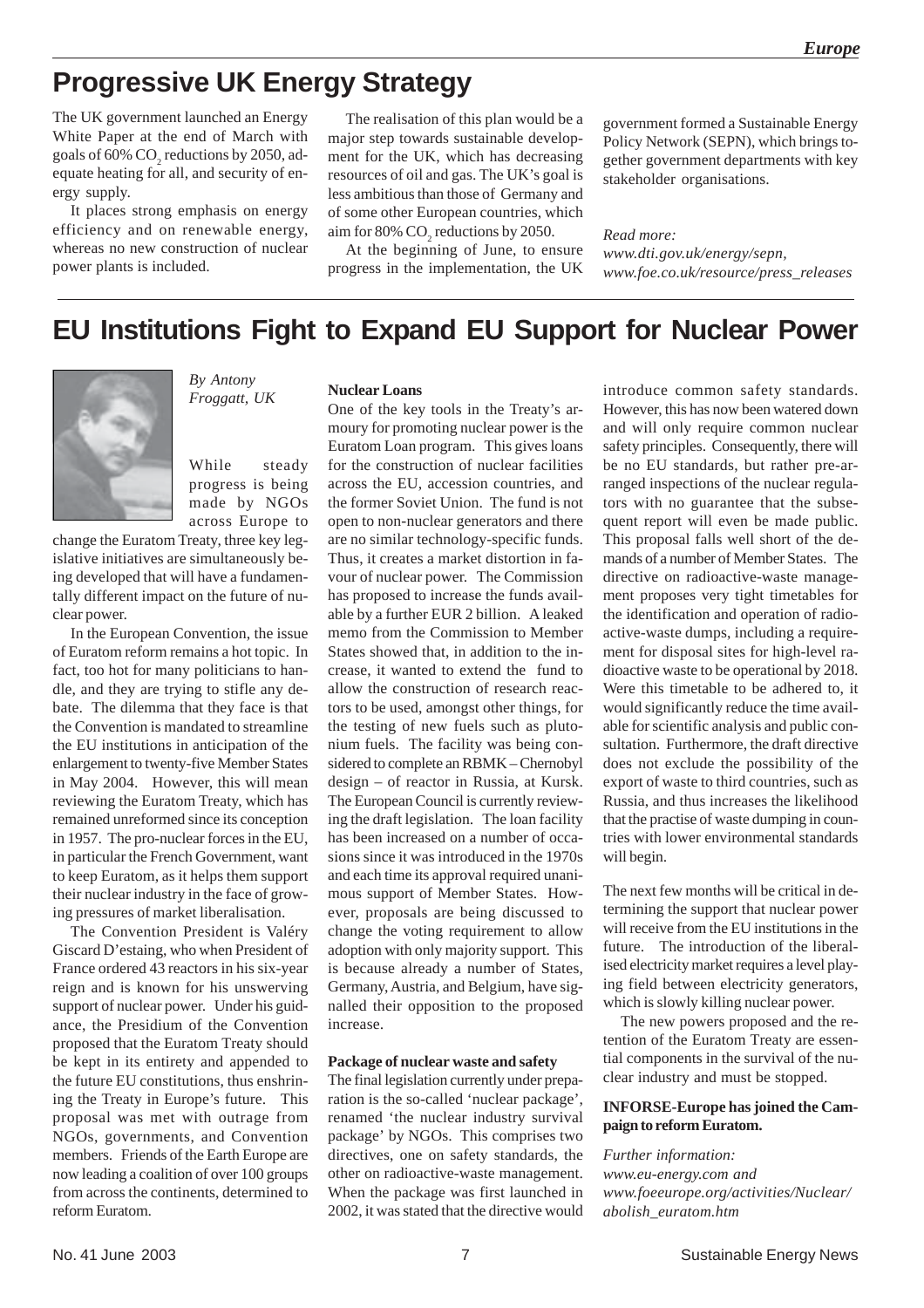# **The Urban Poor – How do They Access Electricity?**



*By Nigel Scott – Gamos Ltd., UK.*

**This article presents some insights into how the urban poor access electricity supplies, including the choices made and costs paid by the poor.**

**The information is drawn from preliminary surveys carried out amongst low-income communities in a township in South Africa, several unauthorised colonies in Delhi, India, and unauthorised settlements in two cities of the Philippines.**

## **Supplies to Low Income Urban Areas**

• In South Africa, Khayelitsha township was chosen as the case study community, as this is a large community, which caused particular problems for the municipal utility. This was partly due to the history of non-cooperation with government bodies as part of the campaigns of civil disobedience during apartheid. PN Energy was set up and presented as an independent company – this was a joint venture between South African power company Eskom and two European companies. PN Energy only serves customers in this one township.

• Bombay-based BSES Ltd. is the distribution company for the areas of the city where the Indcare Trust (the Indian partners on the project) work with slum communities. It uses local companies as subcontractors to provide services to low-income communities. BSES provides power directly to established customers, but its general preference is to use a single point of delivery system whereby the sub-contractor buys power through a bulk meter. It is the sub-contractor who then installs low-voltage networks to dwellings, installs meters, issues bills, and collects payments.

• Communities in the Philippines where Philrads (the Philippine project partner) works are served by privately owned distribution companies and some electric cooperatives.

# **Legal & Illegal Connections**

In the Philippines and South Africa in particular, there is a distinction to be made between two kinds of illegal connections. The first is theft, whereby people make an illegal connection and use power, which is not metered. The second is where people in households with metered legal connections run a wire to neighbouring households. Although the energy use is metered (and paid for), this type of connection is deemed illicit by the distribution company.

Within communities considered in the Philippines, about one third of households access electricity through an illicit supply, and they make flat-rate payments to those households with the metered connections. Settlements in South Africa are well organised, and within the township in the case study, it is estimated that around 15% of dwellings are without electricity supplies. It is those in close proximity to planned settlement areas, where electricity service is available, which can gain access to an illicit connection.

It is only within the communities surveyed in India that there appears to be a considerable amount of theft. It is estimated that there are over 1,400 unauthorised colonies within Delhi city, and in most of these, the residents will use unmetered electricity.

# **Legal or Illegal Connections?**

A common view voiced by people in lowincome communities is that they would like to have a legal connection, and they are prepared to pay for their electricity. The perceived advantages of legal connections amongst residents in Delhi include:

- **Security of supply**  illegal connections are regularly cut, and sometimes the cable is taken away. There are a number of people who can cut cables, including electricity company officials, competing informal "fixers", other households (when their cables fail), and drug addicts who can sell the copper.
- **Cost**  some people with illegal connections believe that they can end up paying more than people with metered supplies. They pay for the wire, which regularly gets cut and removed, they may have to pay a local "fixer" to make a connection, and people have stories of making payments to officials to turn a blind eye to the illegal connections.
- **Quality of supply** illegal connections are often at low voltage, especially when far from the network tapping point, with the result that only low current appliances can be used. They also complain that they can be subject to voltage spike which tend to fuse equipment, especially light bulbs.



*Local residents are given equipment and training to sell vouchers for prepayment meters (South Africa) Photo: Nigel Scott*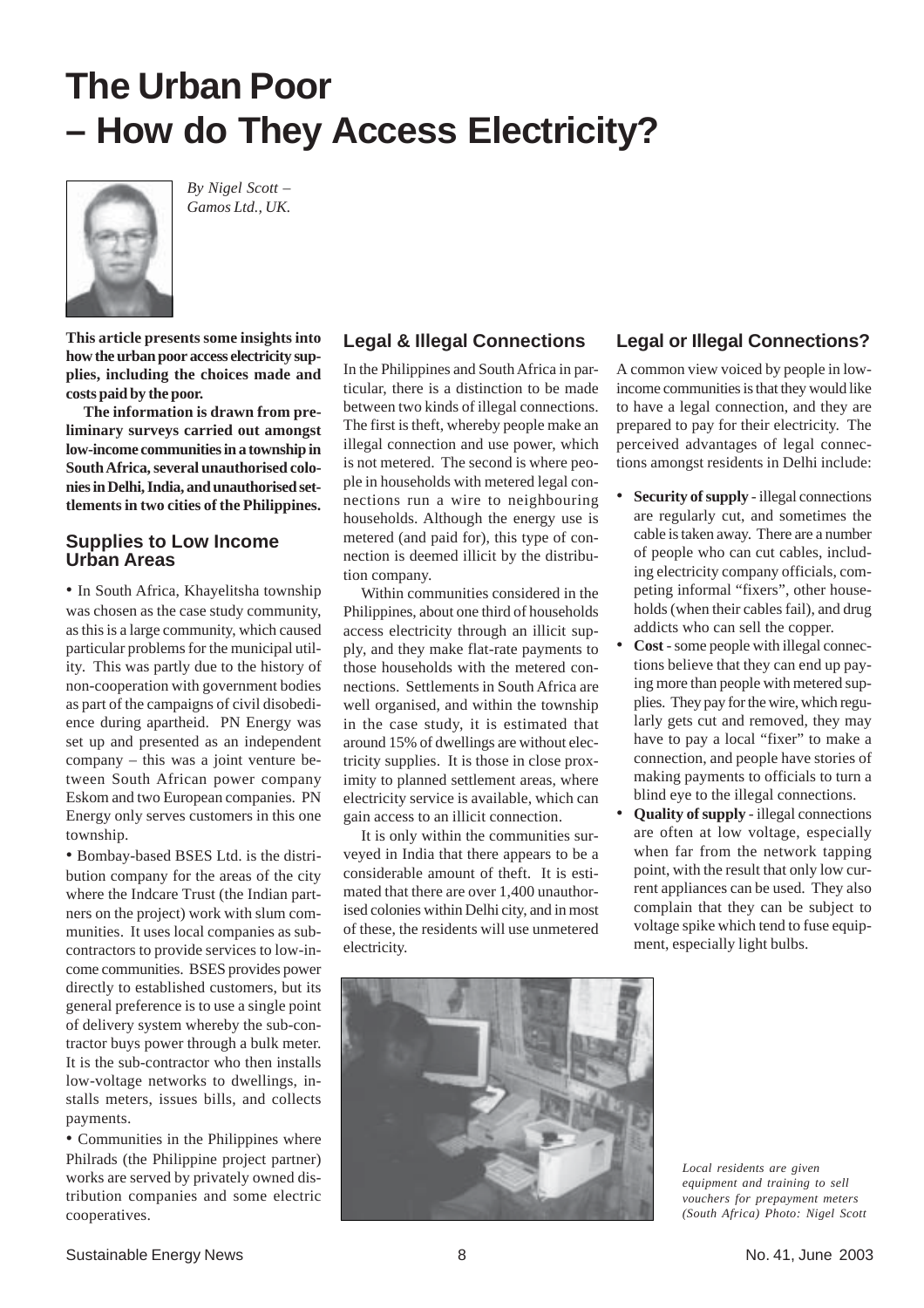#### **Private Sub-contractors**

A building company had experience in managing loans to house buyers, so they responded to an advertisement in the paper inviting tenders to supply slum areas in Delhi, India. They have installed the entire low-voltage network, including meters in each house, for an average cost of 1,500 Rs per connection, although people can buy on credit using a loan given at 5%.

The community used to steal electricity, so the company has experienced problems with acceptance by the community, but things have settled down now. The key to their success in reducing theft is regular spot checks. They read meters to check on the meter readers they employ, and they look for illegal connections. They also have a 3-phase supply to pole-mounted distribution boxes, which makes it more difficult to steal.

This is a slum area, and potentially subject to eviction; in this event they would simply remove their equipment in the hope of using it in another location.

It is interesting to note that in the Philippines, when the distribution company would not serve slum areas because residents could not meet their eligibility criteria (e.g., land titles and building permits), it was these areas that were the main source of theft. However, this has been virtually eliminated since the requirements have been relaxed, and the companies have started making connections.

Other problems associated with illegal connections include risk of electric shock and fire. Electricity poses serious risks in informal settlements, especially where there is no access for fire appliances. There was consensus across countries that electricity causes more fires than bottled LPG (an alternative fuel for cooking), but that the consequences of a gas fire are much more severe, as it tends to cause explosions.

## **Approaches to Metering**

Households with legal connections in all of the communities surveyed now have metered supplies, although distribution companies have taken different approaches to metering and billing.

In the South African township, the company uses prepayment meters exclusively, the majority of which are of the voucher type (customers punch in a 20 digit number). Customers make payments at appointed vendors, who issue them with the vouchers. Some vendors are installed at residential premises within the community, whilst others are located in strategic places e.g. shopping mall. In this way customers can buy electricity as and when they can afford it.

One approach adopted by a distribution company in the Philippines is to install credit meters on boards located on poles in the street, making it difficult to tap into the supply upstream of the meters.

One private subcontractor in Delhi in-

stalled a similar system where a threephase distribution system was installed, making it more difficult to tap into, and three-phase meters and distribution boards were installed at high level on poles within the community. Credit meters were installed in households and local people are employed to take the meter readings, which are used to generate paper bills.

## **The Cost of Electricity**

The cost of connecting a household depends not only on the type of meter used, but also on the type of installation; e.g., above ground or underground. The prepayment meters are more expensive, and the connection cost is on the order of \$300, although the connection fee that the household pays is only \$20. Connection costs in the Philippines and India (using credit meters) are around \$30, and customers pay the full cost in the connection fee (the cost of the meters used in India is around \$12). Note that subcontractors in India have flexibility on specification of installation and fees they can charge, so connection costs in other areas was up to \$70 – again, paid in full by the customer.

In the Philippines, it is the local government which requires paperwork before a household can make a connection, such as land titles, tax declarations, building permits etc. Obviously, people living as squatters cannot meet these requirements, so they resort to "fixers". This is not regarded as a problem, but it does add to the costs. Whilst the average cost of getting connected (including meters, fees, wiring and fixtures) is around \$70, the cost can rise to around \$100 when an agent is use to make all the necessary arrangements.

Obviously, the monthly spending on electricity varies according to household income and appliances. However, preliminary indications are that poorer households are consuming less than 100 kWh/ month. The unit cost is highest in the Philippines (8 cents/kWh), where consumption appears to be slightly lower; then, 6 cents/kWh in Khayelitsha; and lowest in areas of Delhi supplied by a subcontractor at 3 cents/kWh. Of households surveyed in the Philippines, expenditure on electricity is equivalent to around 5% of average monthly income, and preliminary results indicate that the figures for Khayelitsha and Delhi are similar. Interestingly, there are some communities in Delhi where people pay a monthly fee to the "fixers" to provide an illegal supply, and this fee is over 50% more expensive than paying for 100 kWh/month through a legitimate supply.

## **Conclusions**

The experience of the communities surveyed is that the urban poor can end up dealing with sub-contractors acting as agents for licensed distribution companies. These tend to be relatively small, local companies, which can make use of local labour.

Where supplies have been made available to low income communities by private companies, they have used both prepayment and credit metering technologies, showing that both can be made to work, although prepayment is a more expensive approach.

Illegal connections are unsatisfactory as they are unreliable (wires get cut), they offer poor quality of serve such that people cannot use the appliances they want, they are dangerous, and can even be more expensive than metered supplies. For these reasons, people are generally willing to pay for legal connections, but can be frustrated by planning processes.

This ongoing research project will gather further household data on energy use and factors affecting household choices of energy supply.

 *This article is an output from a project funded by the UK Department for international Development (DFID) for the benefit of developing countries. The views expressed are not necessarily those of the DFID.*

 *The contributions of EDRC at the University of Cape Town, the Indcare Trust of Delhi, and Philrads of the Philippines are gratefully acknowledged.*

*More info: GAMOS ltd, Crown House, 231 Kings Rd, Reading, Berks, RG1 4LS, UK. Ph: +44 118-929 9513/ - 9267039, Fax+44 118 929 9514 E-mail: Nigel@gamos.org* http://www.gamos.org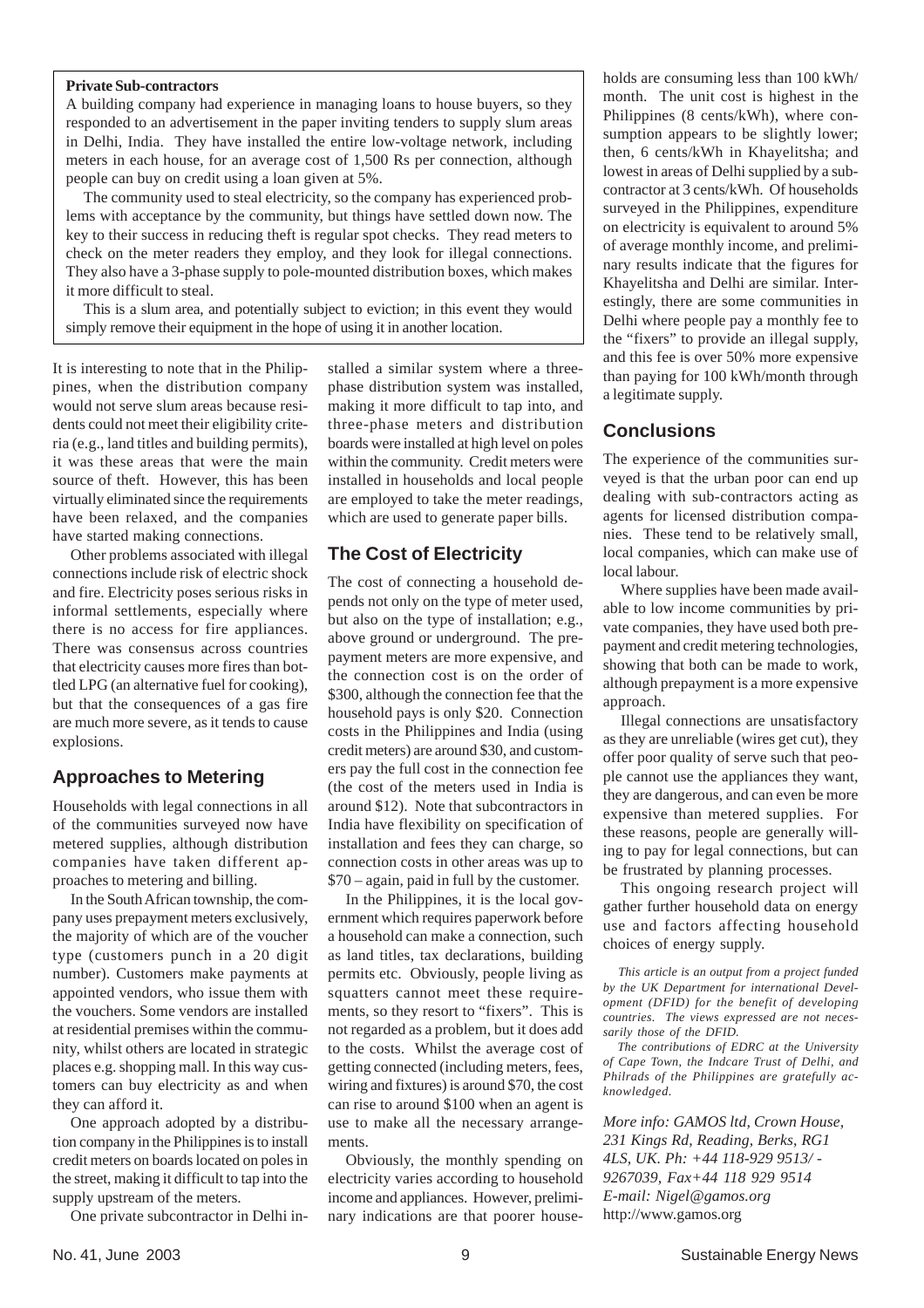# **New Renewable Opportunities in Armenia**



*By Artashes Sargsyan, PhD, Chairman of NGO EcoTeam, INFORSE member organisation*

#### **Increased Interest**

Interest in renewable energy resources in Armenia is fuelled by the growing need to utilize the country's own energy resources, to increase the energy independence of the Republic. Presently, Armenia is highly dependent on imported fossil fuel as well as nuclear fuel for the Armenian nuclear power plant. In 2000, 78.8% of the electricity was generated on the basis of imported fuel (nuclear fuel included).

# **Small Hydro**

The technical hydropower potential in Armenia is estimated to be 7-8 TWh/year, and the economically feasible potential, 3.2-3.5 TWh/year. The present average annual electricity generation by all hydropower stations in Armenia totals 1.6 TWh/year.

Currently, 29 small hydropower plants are in operation with a total capacity of 42.8 MW and average annual electricity generation of 0.107 TWh/year. In the last 5 years, 11 new HPPs were constructed with a total capacity of 9.86 MW; of these, only one is state-owned. 11 private HPPs with a total capacity of 25.5 MW are under construction.

According to previous research in 1997, there is a possibility of constructing 325 small HPPs with total capacity of 274 MW and total electricity generation of 0.83 TWh/year. Of these small HPPs, 38 (with a total capacity of 70 MW) were found to be most attractive. To overcome financial barriers for construction of HPPs, establishing a USAID-sponsored revolving fund is under consideration. PA Consulting (UK) is involved in this.

# **Solar Energy**

With solar radiation about 70% higher than the European average, Armenia possesses favourable opportunities for solar energy development. During a two-year program (2000-2001), *ARMNEDSUN,* sponsored by the Netherlands, 15 demonstration solar water heaters (SWH) were in-



*A small 800-kW gridconnected hydro power plant installed in 2000 in Armenia.*

*The largest solar water heating system in Armenia* with total area of 64 m<sup>2</sup>, *manufactured and installed in 2002 by SolarEn LLC .*



The current price of such a system is 1,150 USD, and it allows savings up to 65% of the energy demand for hot water for a 5-member family. The payback period is about 5 years. Currently, this company has installed more than 300 m<sup>2</sup> of solar collectors.

## **Wind Energy**

The technically available potential of wind energy in Armenia has been evaluated as 1.6 TWh/year (500-1000 MW).

From 1999 to 2001, with funding from the Netherlands, the wind energy potential was re-evaluated. Results of the projects indicate potential for 100-150 MW of windpower in the Northwestern part of Armenia. Project proposals were developed for 80 kW and 20 MW wind power plants around the Pushkin pass.

SolarEn LLC has prepared a project proposal for a 20-MW wind power plant at the Sotsk pass (near lake Sevan) and continues to monitor winds at the site. The company, together with NREL (USA), is going to prepare a wind energy atlas of Armenia in 2003 with funding from USAID.

# **Geothermal Energy**

Geothermal resources of Armenia have been estimated at 584 PJ (162 TWh-thermal). Currently, mineral-thermal water is used for health treatment purposes. According to the 1998 report of GeothermEx company on the geothermal resources of Armenia, of 18 investigated zones, the 5 most attractive areas have water temperatures in the range of  $40 - 63$  °C. The pros-



Photos by A.Ambaryan and V.Tsatryanby A.Ambaryan and V.Tsatryan hotos

pects of utilization of the Arzakan thermal waters, 30 km from Yerevan, are under investigation in the framework of a GEF/ World Bank project for a Yerevan heat supply.

# **Biomass**

Interest is rising again in Armenia in the possibilities of biogas installations.

In the recent years, some have been established, with digester volume in the range of 3-6 m<sup>3</sup>. Currently, Advanced Engineering Associates International (AEAI) is selecting sites and looking their feasibility. AEAI plans to establish a special revolving fund to allocate credit arrangements to the projects, but the funding is uncertain presently.

*The basis for this article was a research conducted by the author, along with the UNDP/ GEF Armenia Country Study on Climate Change. The author acknowledges the valuable comments of Michael Vermishev and of Diana Harutyunyan. (Note: 1 TWh = 1 billion kWh)*

*More information: Artashes Sargsyan, PhD, Chairman of NGO EcoTeam, Address: 22a Abovian St., apt 53, Yerevan, 375001, Republic of Armenia. Ph/Fax: +3741 52-92-77, e-mail: ecoteam@freenet.am, http://users.freenet.am/~ecoteam.*

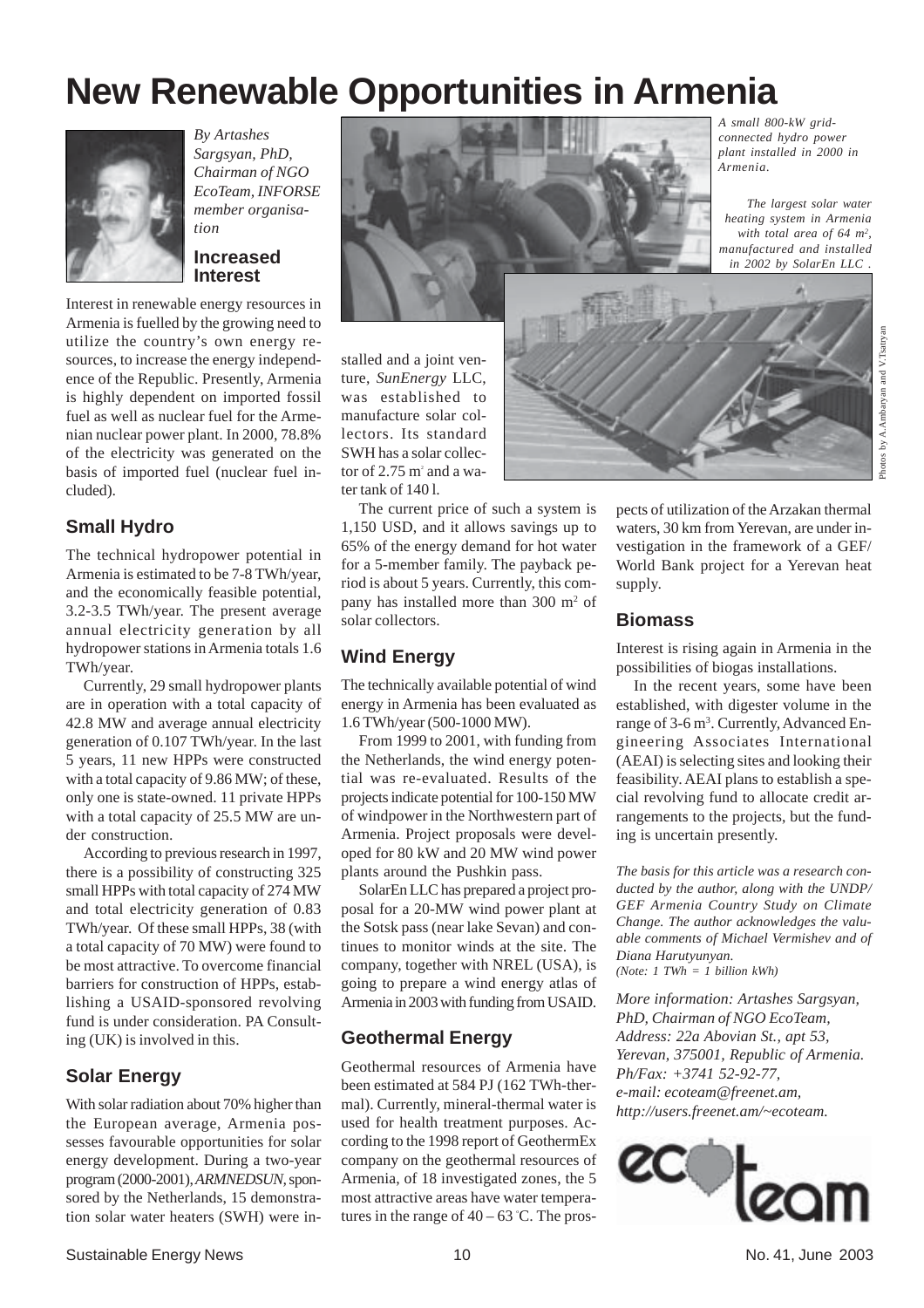# **Publications**

**Renewable Energies in**

**Urban Areas 100 Examples of Good Practice** CD-ROM In English & in French. Readable by MAC & PC with Acrobat Reader.



*Published by Energie-Cités in association with the 105 municipalities concerned. It was cofinanced by the European Commission - DG TREN, as part of the ALTERNER programme.*

*Info: Energie Cités Secretariat, 2 chemin de Palente, 25000 Besancon France. Ph: +33 3 81653680, fax: +33 3 81507351, info@energie-cites.org* www.energie-cites.org

## **Cool Appliances 30% Efficiency Gains in 10 Years**

Household appliances could be 30% more energyefficient without extra costs, and meet 30% of Kyoto



targets, according to a new book from the International Energy Agency (IEA).

In IEA Member countries, electrical appliances are the fastest growing energy users, after automobiles. And yet, costeffective technology exists that could improve appliance energy efficiency by more than one-third in ten years. The new book also analyses the policy options available to boost production and take-up of more efficient models. Suggesting ways of strengthening existing appliance-efficiency programmes, it demonstrates how international collaboration can enhance those programmes.

Published by IEA. ISBN: 92-64-19661-7, 2003, 231p. EUR75

*Info: www.iea.org/public/studies/2003/ cool/index.htm*

#### **OPEN Energy Technology Bulletin**

The above information is from IEA's "OPEN" Newsletter, a free email newsletter with news from IEA and related organisations. Subscribe at www.iea.org/impagr/ cip/about\_open.htm

#### **Defend the Climate, Manual for Environmental Activists in Central and Eastern Europe**

Published by Climate Action Network- CAN-CEE, Romania. Project financed by the European Commission - ISBN 973-85203-7-1



92 pages, 2002, gratis.

*Info: TERRA Millennium III, CANCEE, Piata Walter Maracineanu, nr 1-3, etaj2 camera 171, sector1, Bucharest, Romania. Ph: +40 21 312 68 70, fax: + 40 722 155 110, e-mail: terra@fx.ro, http://terraIII.ngo.ro.*

#### **ECOvillage Living Restoring the Earth & Her People**

The book is a comprehensive guide to everything you've always wanted to know about ecovilla-



ges from the tools to make them to the people behind them.

 The Chapters describe: Ecological Dimension in the food production, building technologies etc.; Social Dimension; Cultural-Spiritual Dimension; and the Process of Creating an Eco-Villages. Each Chapter is illustrated with an insight of several ecovillages with many pictures.

*Edited by Hildur Jackson and Karen Svenson ISBN 1-903998-16-6 180 pages, 2002*

*Info: Green Books, Foxhole, Dartington Totnes, Devon TQ9 6EB, UK. Ph: +44 1803 863260 E-mail: sales@greenbooks.co.uk, www.greenbooks.co.uk in association with Gaia Trust, Denmark, www.gaia.org*

#### **Environmental Policy Integration (EPI) Theory and Practice in the UNECE Region**

Background book for the Round Table on Environmental Policy Integration at the 5th "Environment for Europe" Ministerial Conference, Kiev, May 21- 23, 2003.



The publication include 25 case studies, from which 7 is about energy from Russia, Romania, Mediterranean islands, K2/R4 in Ukraine, Poland, Denmark, and EU liberalisation.

The publication has been prepared by the European Environmental Bureau on behalf of the European Eco-Forum. Available in English and Russian. 194 pages, May 2003, gratis. *Editor responsible: John Hontelez*

*Info: European Environmental Bureau, 34, Blvd. De Waterloo, 1000 Brussels Belgium. Ph: +32 2 289 1090, fax: +32 2 289 1099 mara.silina@eeb.org, www.eeb.org*



## **London's Warming - The Impacts of Climate Change on London**

Summary Report, October 2002, 24 pages. Available in Braille version, gratis. The study was conducted under the umbrella of the UK Climate Impacts Program.

## **Green Light to Clean Power - Highlights of the Draft Energy Strategy of the Mayor of London**

24 pages January 2003, gratis. Available in English, Chinese, Hindi, Vietnamese, Bengali, Greek, Urdu, Turkish, Arabic, Punjabi, and Gujarati.

*Info: Greater London Authority, City Hall, The Queen's Walk, London SE1 2AA, UK. Ph: +44 20 79834100, www.london.gov.uk* www.ukip.org.uk/london/london.html